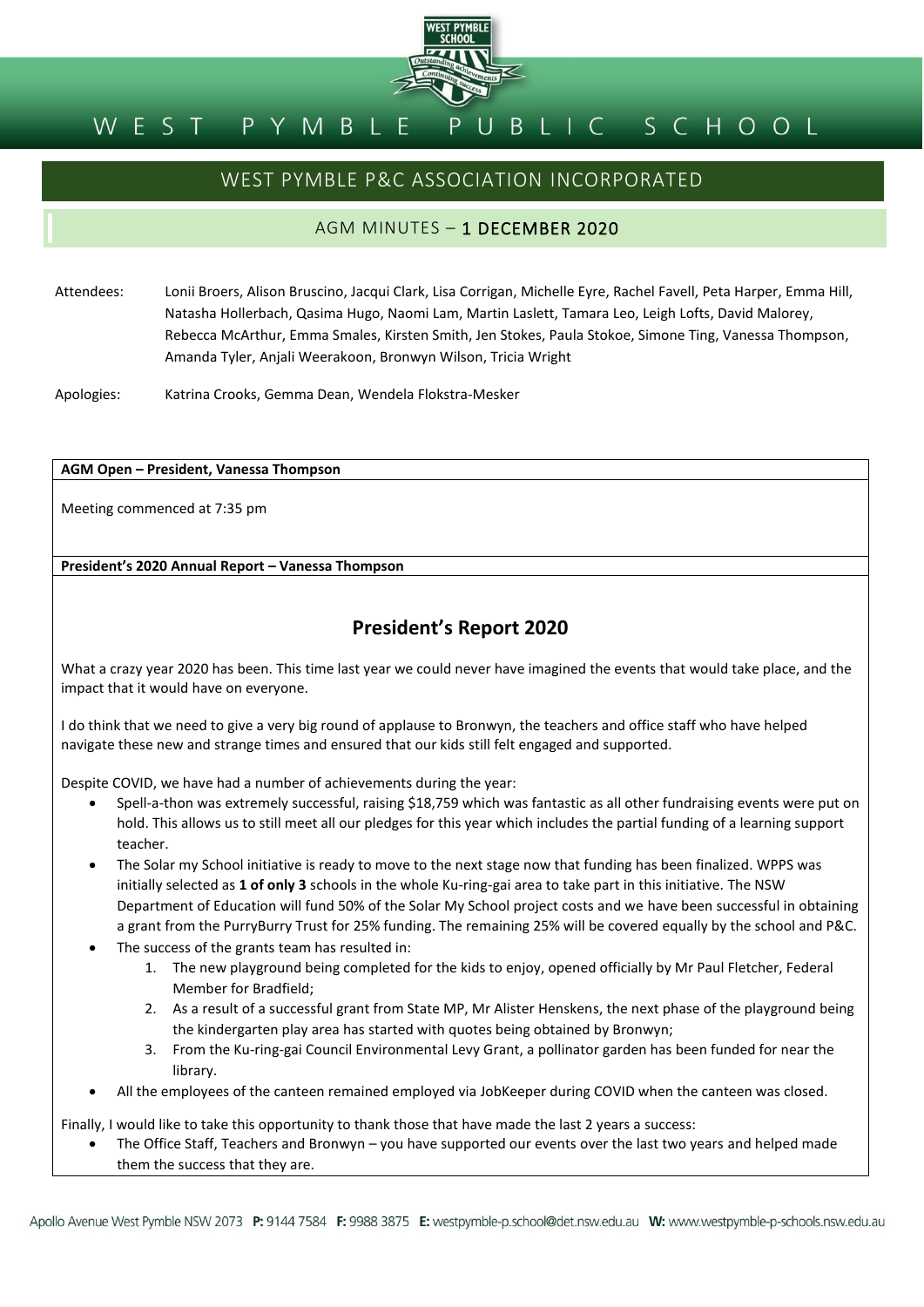- Wendela and Nada in the canteen you have done a great job with the canteen, managing its reopening after COVID and helping to increase sales.
- All the volunteers thank you to everyone that stepped up and helped out where needed canteen, working bee, Mother's Day stalls, and the list goes on. There are so many wonderful people in the School community who make our events run so much smoother by helping out.
- The wider P&C team these are the people who help coordinate the canteen volunteers, complete canteen accounts, submit grants, run the band, coordinate all the morning teas, work hard to implement Green initiatives and so on, and do so with a smile on their face. The P&C would not be able to function as well without you.

My biggest thanks to the outgoing exec team. You have been amazing to work with over the two years and have brought so many strengths and skills to the team. You have worked tirelessly on events when they have been able to be held and made sure everything ran smoothly. I personally really appreciated the sounding boards you have provided and knowledge you were able to share with me. Thank you – you have made this experience great.

## **Summary**

It has been a privilege to be the P&C President these past 2 year. The passion and enthusiasm that families, the school, and the community bring to every event is amazing. This is what makes our school so special, and the P&C the success that it is. I'm proud of what we have accomplished especially during COVID and urge, as Bob did when I took over the Presidency 2 years ago, that everyone continues to support the P&C. Everyone's efforts, no matter how big or small, make a big difference. I wish the incoming exec team all the very best – please don't hesitate to reach out to the outgoing team for any information or help that you may need.

I can't wait to see how 2021 unfolds.

**Approval of 2019 AGM Minutes – Vanessa Thompson**

Minutes from 2 December 2019 were approved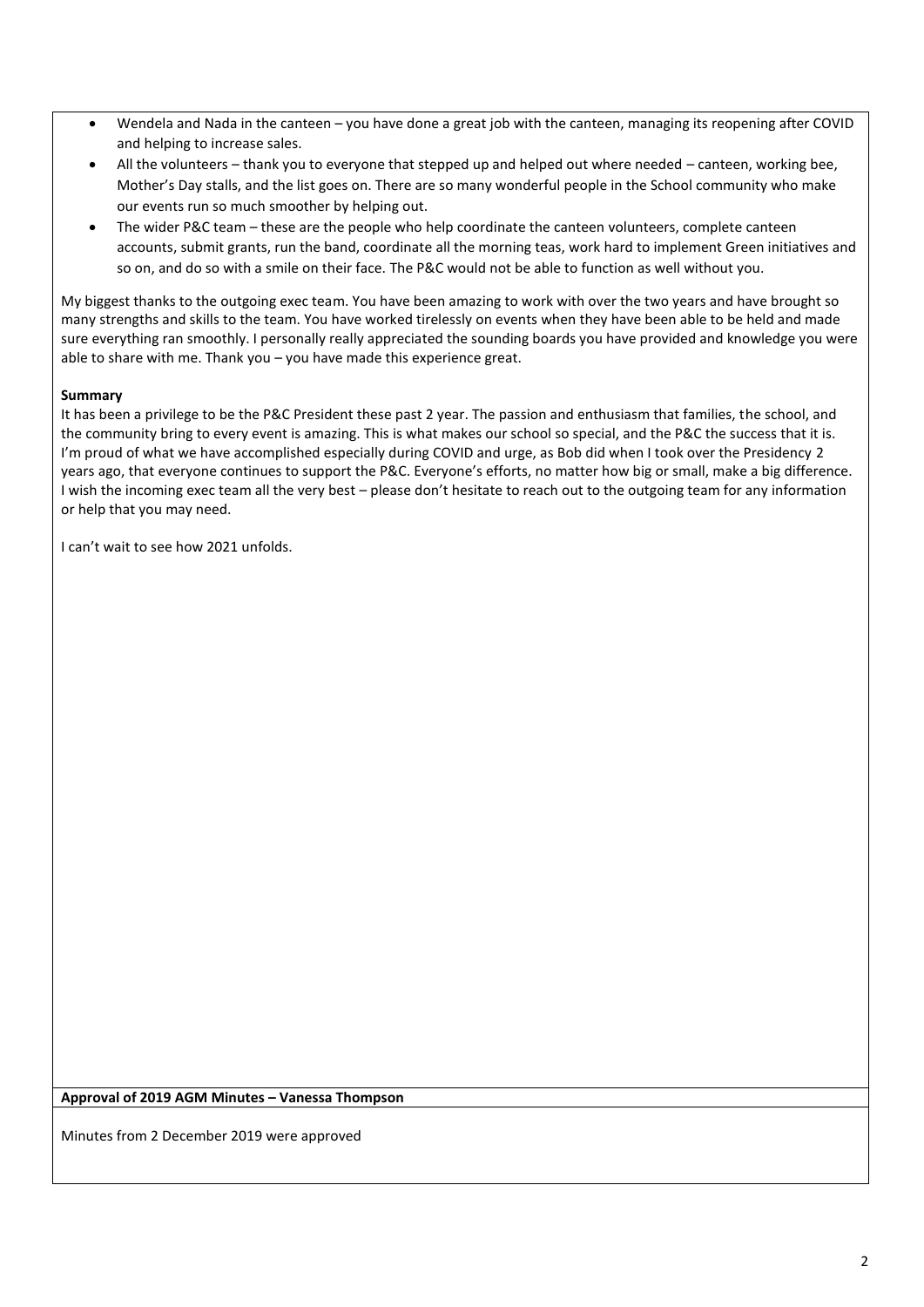#### **Treasurer's 2020 Annual Report – Jen Stokes**

# **West Pymble P&C Association Inc. Treasurer's Report**

as of 30 November 2020

Accounts include income and expenditure for 1 January to 30 November 2020 and figures represented in this report aim to fairly represent the financial performance of the West Pymble Public School Parents and Citizens Association for this period. The 2020 accounts have been prepared on a cash accounting basis.

### **Bank Accounts - Balances and Movements on Accounts**

During 2020, the main focus was to afford our school pledges and commitments. With minimal fundraising, we have managed to successfully achieve this.

### **Consolidated Profit & Loss**

The P&C will finish 2020 in a good financial position. This is a result of having minimal running costs and the great support by the families and staff at WPPS during fundraising events.

#### **Band Account**

The band currently has net earnings of \$12.8K. Most of the remaining expenses will be to pay Key Music for Term 4, as well as expenses for servicing instruments. Refunds have been issued throughout Terms 3 & 4 for COVID-19 related cancellations of lessons. The band committee has been continually reviewing income and expenses to avoid having a net loss at year end.

### **Canteen Account**

The Canteen is in a good financial position with a current net profit of \$9.8K. It is recommended the canteen maintain \$3,000 in the account to cover any invoices and employment costs that incur after the end of the school term. This will allow costs to be covered when due and eliminate the need to wait for income in February of the following year. The account is sitting in a healthy financial position and all remaining 2020 costs will be covered. The ATO is holding \$17,667.03 from the Small Business Cash Boost Bonus and the new team will decide if they transfer it to our account.

### **Transaction Account - P&L**

As of 30 November, the transaction account has net earnings of approx. \$24K. These earnings, along with additional funds from 2018 are still available to be spent as voted by the committee at general meetings and are more than sufficient to cover the remaining expenses budgeted for 2020 and early commitments in 2021. The expenses include pledges to the school of approximately \$30K and the P&C commitment to the Solar My School scheme. As of the last meeting, there are still be funds available for the purchase of the P&C shed.

Net profit of approx. \$18K was made in fundraising. The Spell-a-thon was the most successful fundraiser with a profit of \$18K! Family contributions have also continued to be received with a total of \$17.5K being contributed this year.

### **Forecasting and budgets for 2021**

The P&C executive team has reviewed the current year expenses and set a budget to include all the anticipated expenses to occur in 2021. The budget takes into account any remaining COVID-19 restrictions, which may impact the new team's ability to fundraise to their full potential. Most of the budget goes to the school to support teacher consumables and one learning support teacher.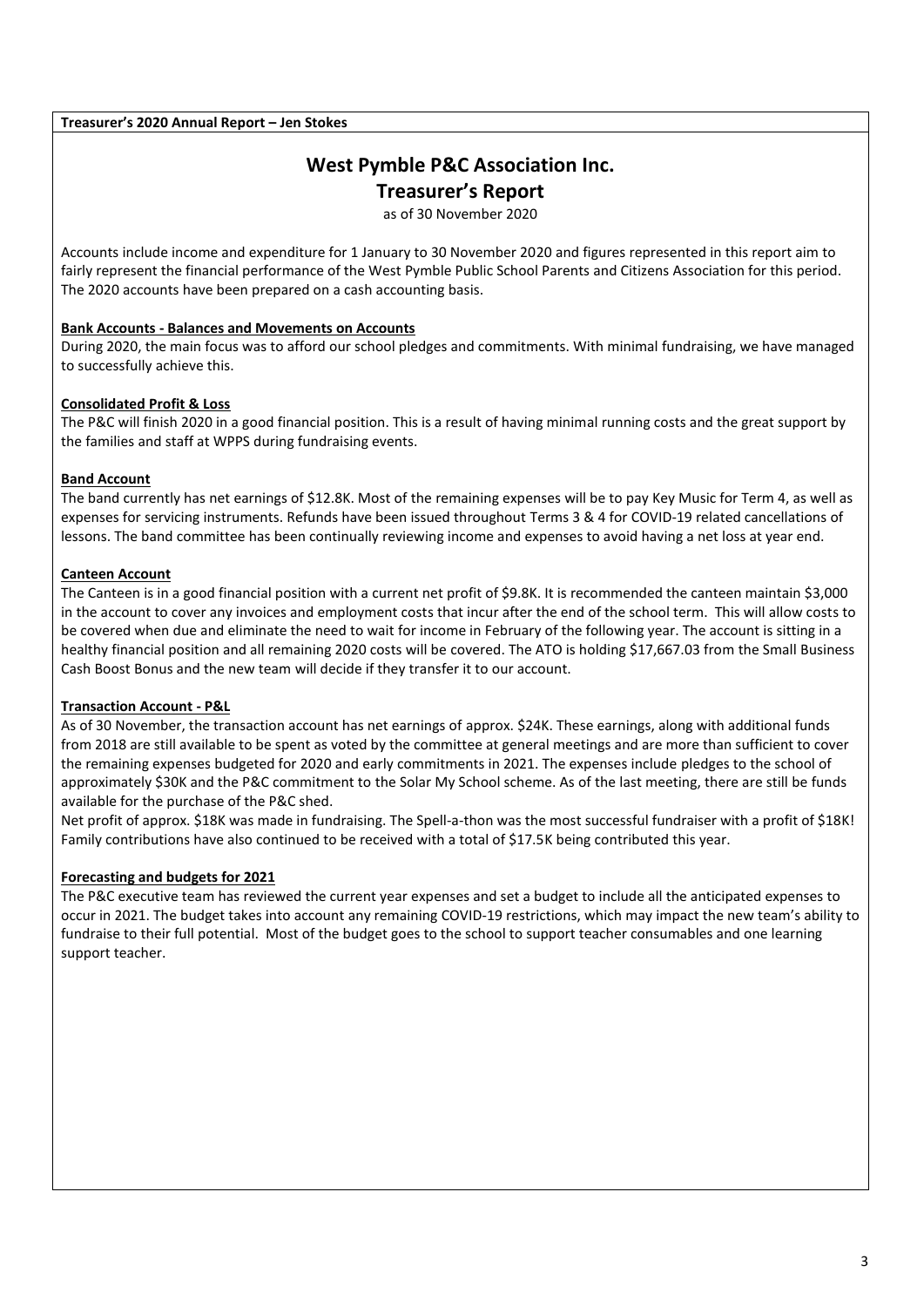#### **West Pymble Public School Parents and Citizens Association Inc. Cash Accounts as of 30 November 2020**

| <b>Account Name</b>                  | <b>30 November Balance</b> |
|--------------------------------------|----------------------------|
| P&C Transaction Account 0695         | 43,854.58                  |
| P&C Investment Account 5922          | 44,849.78                  |
| P&C Building Fund Account 9036       | 24,989.49                  |
| P&C Funds Held by WPPS               | 4,175.00                   |
|                                      | \$117,868.85               |
|                                      |                            |
| Canteen Account 7965                 | 15,508.47                  |
| Canteen Cash Drawer                  | 50.00                      |
|                                      | \$15,558.47                |
|                                      |                            |
| <b>Band Transaction Account 3438</b> | 28,426.79                  |
| Band Investment Account 4881         | 27,609.72                  |
|                                      | \$56,036.51                |
|                                      |                            |
| <b>Total Cash</b>                    | \$189,463.83               |

| West Pymble Public School Parents and Citizens Association Inc. |              |
|-----------------------------------------------------------------|--------------|
| <b>Consolidated Profit and Loss</b>                             |              |
| 1 January - 30 November 2020                                    |              |
|                                                                 |              |
| Income                                                          |              |
| Donations                                                       | 34,982.79    |
| <b>Fundraising Income</b>                                       | 22,078.15    |
| <b>Operating Activities</b>                                     | 13,858.90    |
| <b>Canteen Sales</b>                                            | 55,558.64    |
| <b>Band Income</b>                                              | 20,150.00    |
| <b>Total Income</b>                                             | \$146,628.48 |
|                                                                 |              |
| <b>Cost of Sales</b>                                            |              |
| Cost of Sales - Canteen                                         | 33,178.43    |
| Cost of Sales - Band                                            | 7,385.00     |
| <b>Total Cost of Sales</b>                                      | \$40,563.43  |
| <b>Gross Profit</b>                                             | \$106,065.05 |
|                                                                 |              |
| Other Income (Loss)                                             |              |
| Interest Income                                                 | 117.36       |
| <b>Total Other Income (Loss)</b>                                | \$117.36     |
| <b>Expenses</b>                                                 |              |
| General & Administrative Expenses                               | 1,964.86     |
| <b>Canteen Operating Expenses</b>                               | 1,396.60     |
| <b>Employment Expenses</b>                                      | 11,135.63    |
| <b>Fundraising Expenses</b>                                     | 3,907.86     |
| <b>Funding Commitments</b>                                      | 40,229.00    |
| <b>Band Expenses</b>                                            |              |
| <b>Total Expenses</b>                                           | \$58,633.95  |
|                                                                 |              |
| <b>Net Earnings</b>                                             | \$47,548.46  |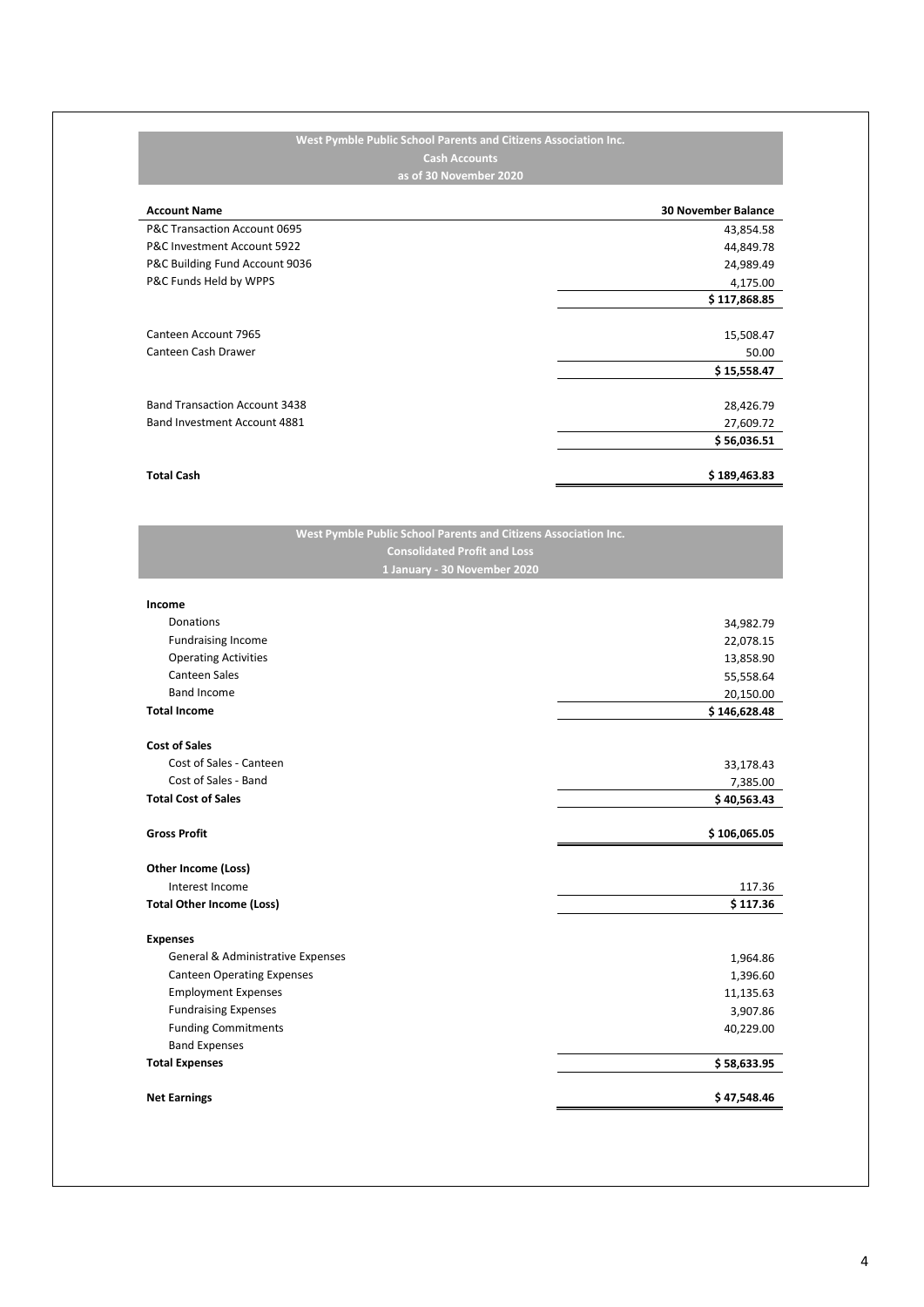#### **West Pymble Public School Parents and Citizens Association Inc. P&C Transaction Profit and Loss 1 January - 30 November 2020**

| Income                                             |             |
|----------------------------------------------------|-------------|
| <b>Donations</b>                                   |             |
| <b>Building Fund - deductible</b>                  |             |
| General - non deductible                           | 34,982.79   |
| <b>Total Donations</b>                             | \$34,982.79 |
| <b>Fundraising Income</b>                          |             |
| Events Income                                      | 20,206.15   |
| Sponsorships Received                              |             |
| Second Hand Clothing Stall                         | 1,872.00    |
| <b>Total Fundraising Income</b>                    | \$22,078.15 |
| <b>Operating Activities</b>                        |             |
| <b>Grants Received</b>                             | 12,744.00   |
| <b>P&amp;C Hosted Events</b>                       |             |
| Membership Fees Received                           | 13.50       |
| <b>Excel Uniforms Commission</b>                   | 601.40      |
| <b>Other Commission Received</b>                   | 500.00      |
| <b>Total Operating Activities</b>                  | \$13,858.90 |
|                                                    |             |
| <b>Total Income</b>                                | \$70,919.84 |
|                                                    |             |
| Other Income (Loss)                                |             |
| Interest P&C Transaction 0695                      | 35.93       |
| Interest P&C Investment 5922                       | 25.26       |
| Interest Building Fund 9036                        | 11.66       |
| <b>Total Other Income (Loss)</b>                   | \$72.85     |
|                                                    |             |
| <b>Expenses</b>                                    |             |
| <b>General &amp; Administrative Expenses</b>       |             |
| <b>Community Funding</b>                           |             |
| Membership Fees Paid                               |             |
| <b>P&amp;C Hosted Events</b>                       | 343.49      |
| Insurance                                          | 1,211.00    |
| Computer Software/Web Develop                      | 410.37      |
| <b>Total General &amp; Administrative Expenses</b> | \$1,964.86  |
| <b>Fundraising Expenses</b>                        |             |
| Cost of Fundraising Goods                          | 3,832.92    |
| TryBooking Fees and Charges                        | 27.44       |
| PayPal Fees - Fundraisers                          | 47.50       |
| <b>Total Fundraising Expenses</b>                  | \$3,907.86  |
| <b>Funding Commitments</b>                         |             |
| <b>School Pledges</b>                              | 39,729.00   |
| <b>Staff Room Supplies</b>                         | 500.00      |
| <b>Morning Teas</b>                                |             |
| <b>Total Funding Commitments</b>                   | \$40,229.00 |
|                                                    |             |
| <b>Total Expenses</b>                              | \$46,101.72 |
| <b>Net Earnings</b>                                | \$24,890.97 |
|                                                    |             |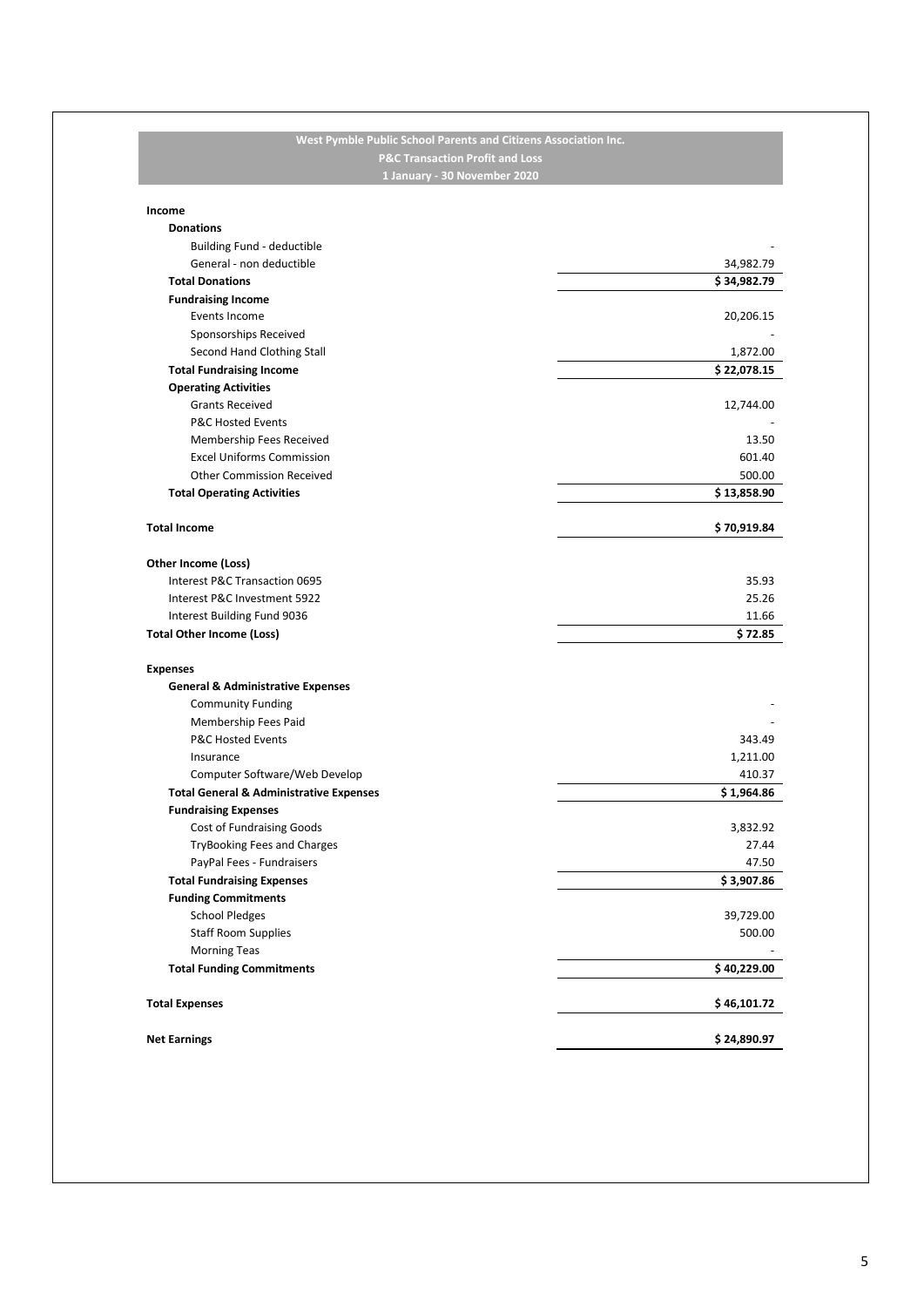# **West Pymble Public School Parents and Citizens Association Inc. Canteen Profit and Loss 1 January - 30 November 2020 Income - Canteen Sales** Counter Sales 6,546.60 School24 Online Sales 46,902.10 Catering Fees Received **and Science 2008** Catering Fees Received **and Science 2008** Catering Fees Received **and Science 2008** Catering **and Science 2008** Catering **and Science 2008** Catering **and Science 2008** Catering **an** OOSC Sales 2,109.94 **Total Income - Canteen Sales \$ 55,558.64 Cost of Sales - Canteen** Food Purchases 25,648.80 Beverage Purchases 4,005.65 Frozen Dessert Purchases 2,846.44 Packaging Purchases 677.54 **Total Cost of Sales - Canteen \$ 33,178.43 Gross Profit \$ 22,380.21 Other Income (Loss)** Interest Canteen Account 7965 6.75 **Total Other Income (Loss) \$ 6.75 Expenses Canteen Operating Expenses** Kitchen Equipment Council/Gov Fees Repairs & Maintenance School24 Service Fees 2,171.20 Canteen Communication Costs - School Pledges 225.40 Other Miscellaneous Expenses **Total Canteen Operating Expenses \$ 1,396.60 Employment Expenses** Superannuation 723.26 Wages & Salaries 9,893.96 Workers' Compensation 518.41 Other Employer Expenses **Total Employment Expenses \$ 11,135.63 Total Expenses \$ 12,532.23 Net Earnings \$ 9,854.73**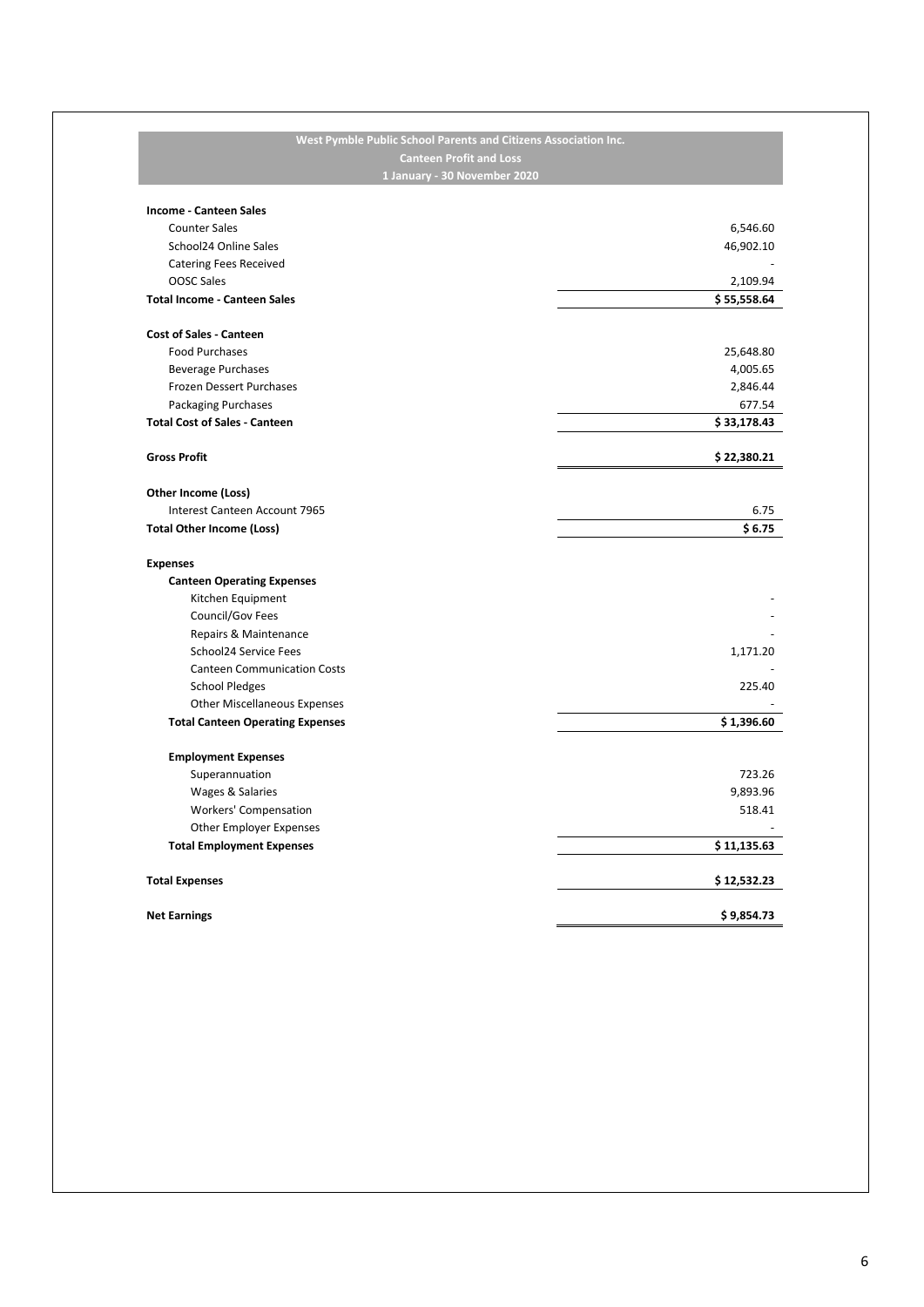| <b>Band Profit and Loss</b>         |             |
|-------------------------------------|-------------|
| 1 January - 30 November 2020        |             |
| Income                              |             |
| Performance Band                    | 5,980.00    |
| Concert Band                        | 1,910.00    |
| <b>Training Band</b>                | 3,250.00    |
| <b>Instrument Hire</b>              | 9,010.00    |
| <b>Band Income - Miscellaneous</b>  |             |
| <b>Band Income T-Shirt Sales</b>    |             |
| <b>Total Income</b>                 | \$20,150.00 |
| <b>Cost of Sales</b>                |             |
| <b>Band Tutors</b>                  | 3,672.00    |
| <b>Band Camp</b>                    |             |
| <b>Band Competitions/Events</b>     | 435.00      |
| Instrument Repairs/Maintenance      | 3,278.00    |
| <b>Total Cost of Sales</b>          | \$7,385.00  |
| <b>Gross Profit</b>                 | \$12,765.00 |
| Other Income (Loss)                 |             |
| Interest Band Transaction 3438      | 22.24       |
| Interest Band Investment 4881       | 15.52       |
| <b>Total Other Income (Loss)</b>    | \$37.76     |
| <b>Expenses</b>                     |             |
| <b>Band Equipment (non-capital)</b> |             |
| Band Expenses - Miscellaneous       |             |
| <b>Total Expenses</b>               | \$0.00      |
| <b>Net Earnings</b>                 | \$12,802.76 |

## **West Pymble Public School Parents and Citizens Association Inc. Fundraising Report 1 January - 30 November 2020**

|                                       | Income    | <b>Expenses</b> | <b>Net Fundraising</b> |
|---------------------------------------|-----------|-----------------|------------------------|
| <b>Welcome Night</b>                  | 1,267.20  | $-193.70$       | \$1,073.50             |
| Grandparents Day - raffle & donations |           |                 | \$0.00                 |
| Mother's Day Stall                    | 0.00      | $-3,428.17$     | $-53,428.17$           |
| Cake Stall/BBQ                        |           |                 | \$0.00                 |
| <b>Trivia Night</b>                   |           |                 | \$0.00                 |
| <b>Spring Showcase</b>                |           |                 | \$0.00                 |
| Election Day BBQ/cake stall           |           |                 | \$0.00                 |
| Second Hand Clothing Pool             | 1,872.00  | $-47.21$        | \$1,824.79             |
| <b>School Disco</b>                   |           |                 | \$0.00                 |
| <b>Bottle Recycling</b>               | 179.70    | 0.00            | \$179.70               |
| Father's Day Breakfast                |           |                 | \$0.00                 |
| Spell-a-thon                          | 18,759.25 | $-404.75$       | \$18,354.50            |
| <b>Fundraising at 30 Nov</b>          | 22,078.15 | $-4,073.83$     | \$18,004.32            |
| Additional expenses not yet paid:     |           |                 |                        |
| <b>Total Fundraising Annual</b>       |           |                 | \$18,004.32            |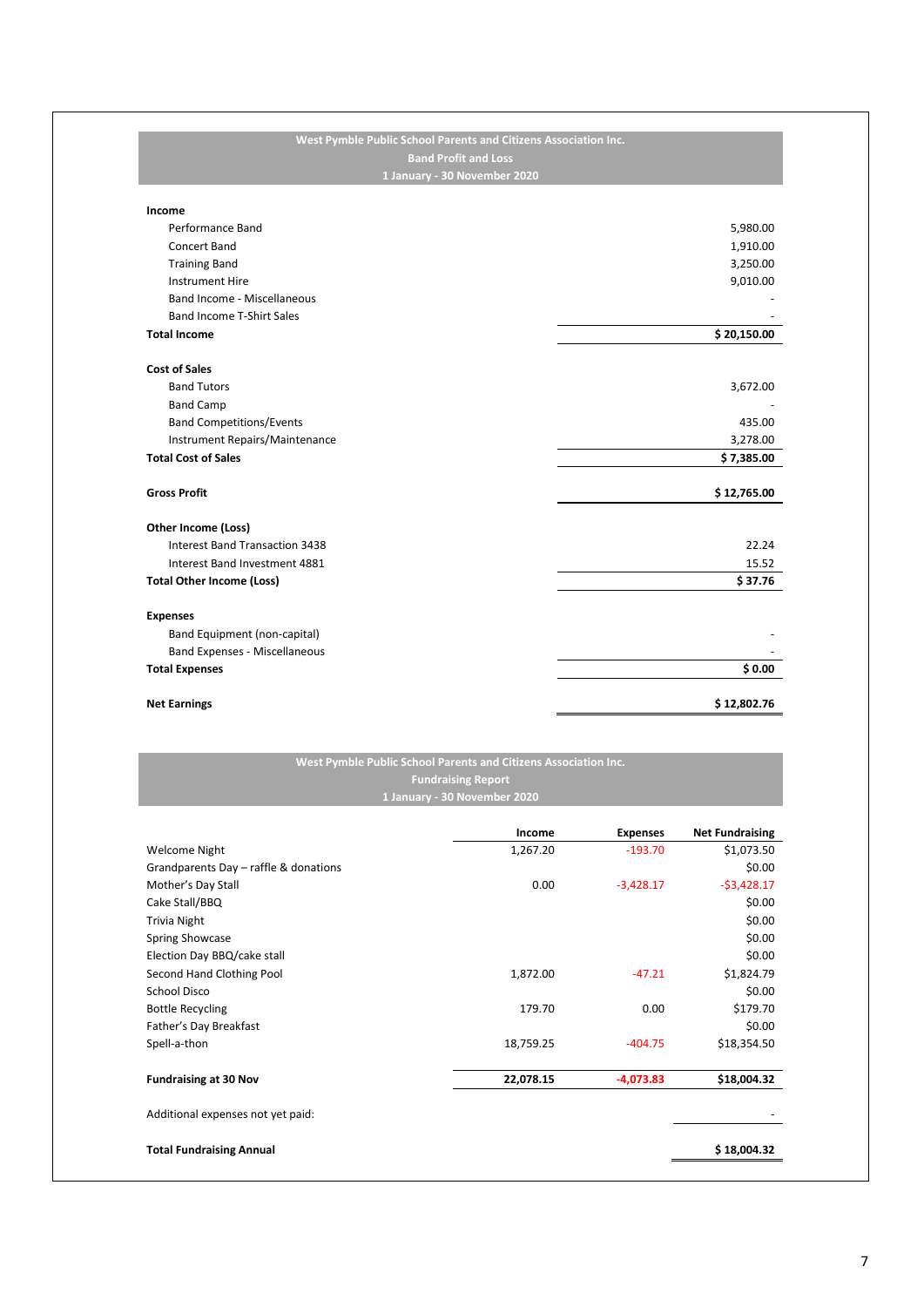- The 2020 P&C accounts will be audited by Charlotte Lee
- Mother's Day Stall items were purchased for 2020 however the event couldn't go ahead due to COVID-19 so items will be used in 2021

#### **Budget 2021 – Jen Stokes**

| <b>FORECASTED EXPENSES</b>                   | 2021        | <b>FORECASTED INCOME</b>                            | 2021        |
|----------------------------------------------|-------------|-----------------------------------------------------|-------------|
| <b>School Events / Initiatives / Pledges</b> |             | <b>School Events / Initiatives / Pledges</b>        |             |
| <b>Hands First Initiative</b>                | \$640.00    | Welcome Night *                                     | \$700.00    |
| Morning teas - School and P&C Events         | \$500.00    | Grandparents Day *                                  | \$1,000.00  |
| Kindy New Parent Info Night                  | \$300.00    | Mother's Day Stall                                  | \$0.00      |
| Kindergarten 2021 School Tees                | \$0.00      | Trivia Night *                                      | \$15,000.00 |
| Kindergarten Library Bags                    | \$0.00      | Spring Showcase *                                   | \$1,500.00  |
| <b>Community Grant</b>                       | \$1,000.00  | Election Day BBQ/cake stall *                       | \$1,000.00  |
| Staff Room Supplies (milk and coffee)        | \$500.00    | Second Hand Clothing Pool                           | \$2,000.00  |
| Teacher's consumables pledge                 | \$2,600.00  | Bottle Recycling *                                  | \$1,000.00  |
| STLA Teacher pledge                          | \$27,000.00 | <b>Family Pledges</b>                               | \$18,000.00 |
| Solar My School pledge                       | \$5,750.00  | Spell-a-thon                                        | \$5,000.00  |
| <b>Playground Project</b>                    | \$0.00      |                                                     | \$45,200.00 |
|                                              | \$38,290.00 |                                                     |             |
|                                              |             | <b>Commission and other</b>                         |             |
| <b>Operating Expenses</b>                    |             | Athlete's Foot Commission                           | \$500.00    |
| Insurance (includes P&C Federation fees)     | \$1,220.00  | <b>Excel Uniform Commission</b>                     | \$1,000.00  |
| Computer Software (Accounting System)        | \$480.00    | Grants                                              | \$0.00      |
| Web Development - FOC                        | \$0.00      |                                                     | \$41,625.00 |
| Domain Host Server                           | \$25.50     |                                                     |             |
|                                              | \$1,725.50  | <b>Forecasted Income</b>                            | \$46,700.00 |
| <b>General Expenses</b>                      |             |                                                     |             |
| Membership fees paid                         | \$0.00      | * COVID-19 restrictions may affect how/if the event |             |
| Other                                        | \$100.00    | is run and the fundraising opportunities available  |             |
|                                              | \$100.00    |                                                     |             |
| <b>Forecasted Expenses</b>                   | \$40,115.50 |                                                     |             |

| <b>ECASTED EXPENSES</b>                  | 2021        | <b>FORECASTED INCOME</b>              | 2021        |
|------------------------------------------|-------------|---------------------------------------|-------------|
| ol Events / Initiatives / Pledges        |             | School Events / Initiatives / Pledges |             |
| Hands First Initiative                   | \$640.00    | Welcome Night *                       | \$700.00    |
| Morning teas - School and P&C Events     | \$500.00    | Grandparents Day *                    | \$1,000.00  |
| Kindy New Parent Info Night              | \$300.00    | Mother's Day Stall                    | \$0.00      |
| Kindergarten 2021 School Tees            | \$0.00      | Trivia Night *                        | \$15,000.00 |
| Kindergarten Library Bags                | \$0.00      | Spring Showcase *                     | \$1,500.00  |
| Community Grant                          | \$1,000.00  | Election Day BBQ/cake stall *         | \$1,000.00  |
| Staff Room Supplies (milk and coffee)    | \$500.00    | Second Hand Clothing Pool             | \$2,000.00  |
| Teacher's consumables pledge             | \$2,600.00  | Bottle Recycling *                    | \$1,000.00  |
| STLA Teacher pledge                      | \$27,000.00 | <b>Family Pledges</b>                 | \$18,000.00 |
| Solar My School pledge                   | \$5,750.00  | Spell-a-thon                          | \$5,000.00  |
| <b>Playground Project</b>                | \$0.00      |                                       | \$45,200.00 |
|                                          | \$38,290.00 |                                       |             |
|                                          |             | <b>Commission and other</b>           |             |
| rating Expenses                          |             | Athlete's Foot Commission             | \$500.00    |
| Insurance (includes P&C Federation fees) | \$1,220.00  | <b>Excel Uniform Commission</b>       | \$1,000.00  |
| Computer Software (Accounting System)    | \$480.00    | Grants                                | \$0.00      |
| Web Development - FOC                    | \$0.00      |                                       | \$41,625.00 |
| Domain Host Server                       | \$25.50     |                                       |             |
|                                          | \$1,725.50  | <b>Forecasted Income</b>              | \$46,700.00 |

• The budget was presented to members at the meeting and no objections were raised

#### **Submission of reports for AGM – Tamara Leo**

- List of Financial Members 2020 27 members
- President's Annual Report 2020
- Treasurer's Report 2020
- Audited Financial Statements 2019
- AGM Minutes, 2 December 2019